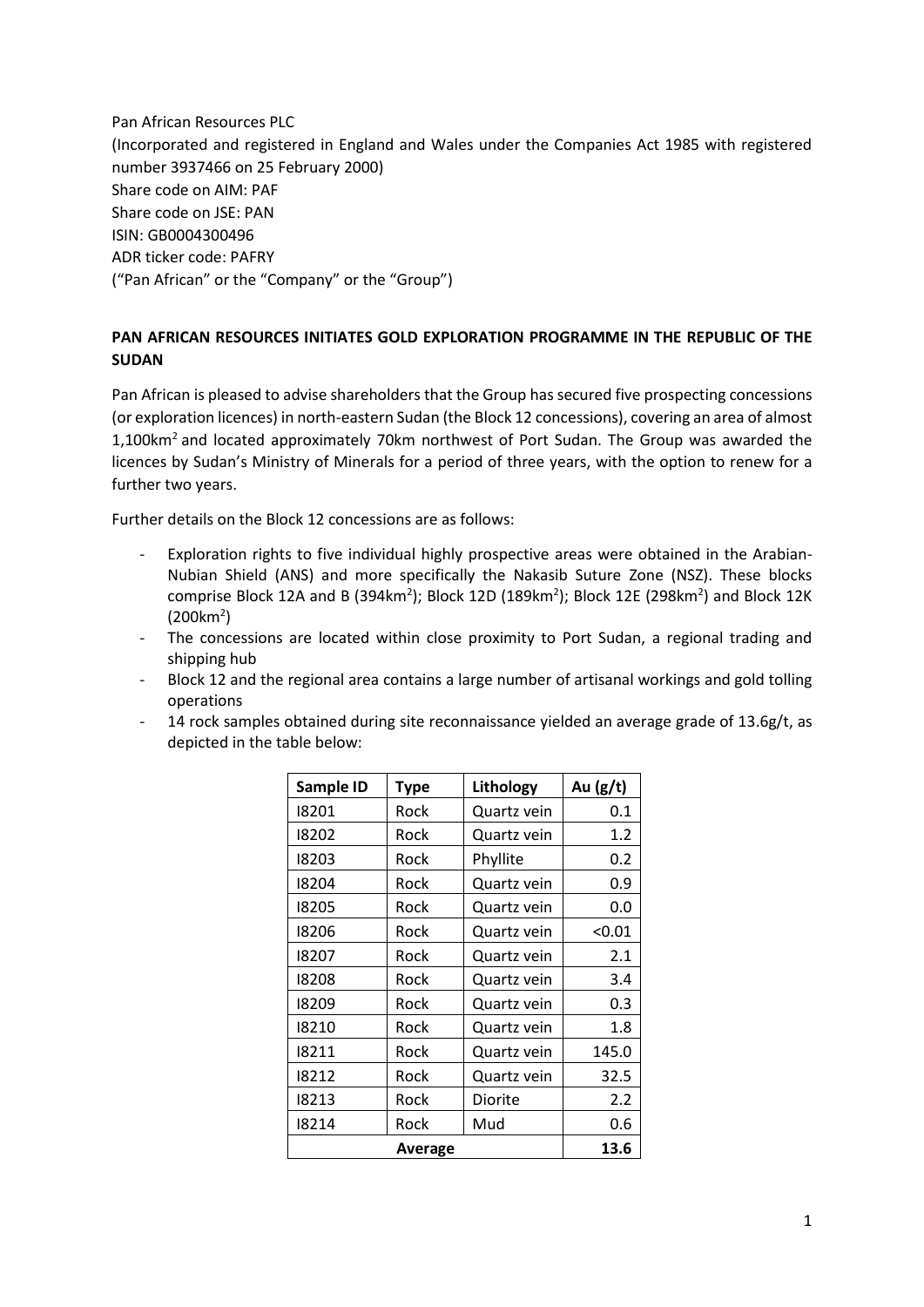Exploration spend will be phased, with limited expenditure of approximately US\$2.5m expected to be incurred during the 2022 financial year.

## **Block 12 and the Exploration Programme**

The Block 12 concession areas were selected following a detailed due diligence analysis by Pan African's technical team, which included site reconnaissance visits in Sudan and detailed desktop studies, which were used to inform the Company's exploration strategy.

Ten initial target areas have been identified for further exploration, based on the size, extent of artisanal workings, presence of alluvial workings and associated tailings, prospectivity and upside potential. Block 12 is located on the same suture zone as the Hassai Gold Mine, which is the largest gold producer in Sudan, with historic production of some 0.1 Moz per year. On 31 December 2011, the previous operators of the Hassai Gold Mine reported Proven and Probable Mineral Reserves of 5.5Mt grading 2.3g/t, with Measured and Indicated Mineral Resources of 6.5Mt, grading 2.5g/t and Inferred Mineral Resources of 2.8Mt, grading 2.8g/t.

The Company's concession areas are sparsely populated and arid, with rugged topography in places, varying between 100m and 1,750m above sea level. Block 12 has undergone limited modern exploration in the past, which consisted mainly of soil and grab samples, channel sampling and trenching on a few targets, and shallow drilling.

Exploration activities in Sudan are expected to commence in the second calendar quarter of 2022 to verify the results for the initial identified targets and endeavour to identify additional targets. The Group has embarked on a phased approach for its exploration work programmes, with the budgeted expenditure allocated for the first financial year estimated at US\$2.5 million.

## **Geology and mineralisation**

Block 12 is located within the ANS, where gold has been mined for over 5,000 years. The ANS formed during the Pan African orogeny that occurred between 500 million and 900 million years ago (Ma) and consists of a number of terrains that are separated by suture zones which are represented by wide shear zones. Pan African's concession area straddles the NSZ, a structure that is host to the Hassai Gold Mine, which exploits a number of Volcanogenic Massive Sulphide (VMS) deposits and quartz veins. The area is dominantly underlain by metamorphosed volcanic and volcaniclastic rocks, as well as a number of intrusive phases including syn-orogenic diorites and late-stage orogenic granite.

Numerous styles of gold mineralisation have been identified in the concession areas, including:

1. Alluvial/placer gold:

These deposits are currently being worked by artisanal miners as the gold is easily extracted from the alluvial sands, having been liberated from *in situ* gold veins by mechanical breakdown from weathering.

2. Orogenic gold and VMS:

This orogenic gold mineralisation is associated with narrow, sub-vertical quartz veins(typically 10cm to 100cm wide) and may extend for tens or even hundreds of metres. Gold values are reportedly high and crushing and panning operations observed in the field confirm these reports. Three principle mineralised trends have been identified in the concession areas, where the quartz vein sets form as a number of widely spaced individual veins that would lend themselves to shallow underground mining, while the broader mineralised zones observed may represent potential open-cast targets.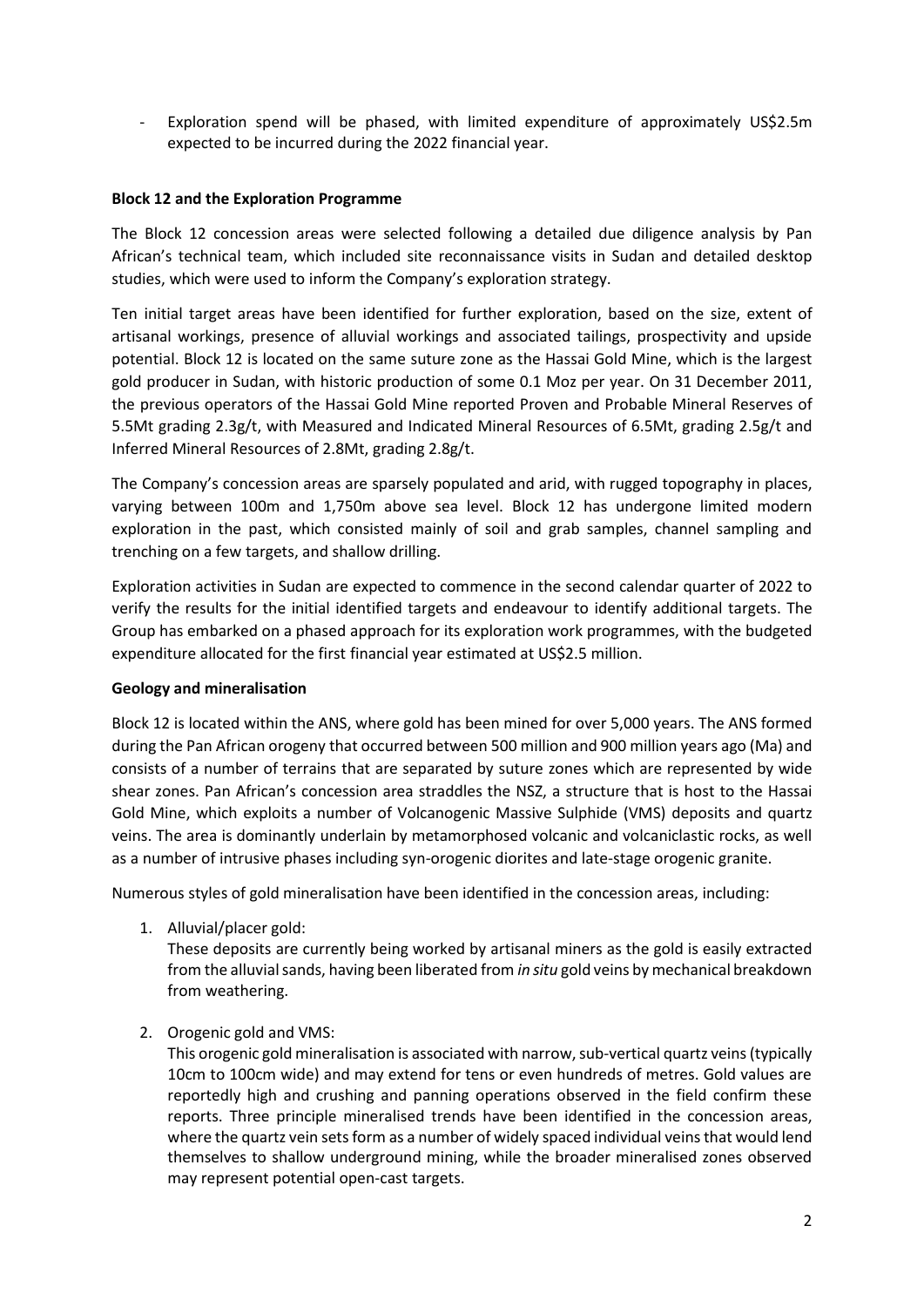The gold associated with VMS deposits, including at the Hassai Gold Mine, is predominantly stratiform accumulations of sulphide minerals that precipitated from hydrothermal fluids on or below the seafloor in a wide range of ancient and modern geological settings.

## **About Sudan**

Sudan produced approximately 90 tonnes of gold in 2021, making it the third largest gold producer in Africa after Ghana and South Africa, and the tenth largest producer in the world with production in 2021 – equivalent to Peru's gold production.

Despite the recent political unrest in Sudan's capital city of Khartoum, mining producers and developers have been able to continue operating uninterrupted in the country.

Cobus Loots, Pan African's CEO commented: "*Our management team has been visiting Sudan for the*  last two years to identify prospective gold mining sites. We believe that the Block 12 concessions are *highly prospective, and we look forward to reporting exploration results from these properties in due course. Our exploration programme will be phased, with expenditure of approximately US\$7m expected to be incurred during the first three years, to ensure we limit the Group's financial risk. Furthermore, before making any material investment decisions we would need to be comfortable with the country's operating environment.* 

*Recently announced investments in Sudan by other international mining companies, including Perseus Mining's recently announced US\$155 million acquisition of Orca Gold, validates our views on the region's prospectivity for gold exploration and mining.*

*In the medium to longer term, these Sudanese exploration activities have the potential to further add production growth to Pan African's already impressive project pipeline."*

The information contained in this update is the responsibility of the Pan African board of directors and has not been reviewed or reported on by the Group's external auditors.

Rosebank

14 March 2022

For further information on Pan African, please visit the Company's website at

[www.panafricanresources.com](http://www.panafricanresources.com/)

| Corporate information                      |                          |  |  |
|--------------------------------------------|--------------------------|--|--|
| <b>Corporate office</b>                    | <b>Registered Office</b> |  |  |
| The Firs Office Building                   | Suite 31                 |  |  |
| 2nd Floor, Office 204                      | Second Floor             |  |  |
| <b>Corner Cradock and Biermann Avenues</b> | 107 Cheapside            |  |  |